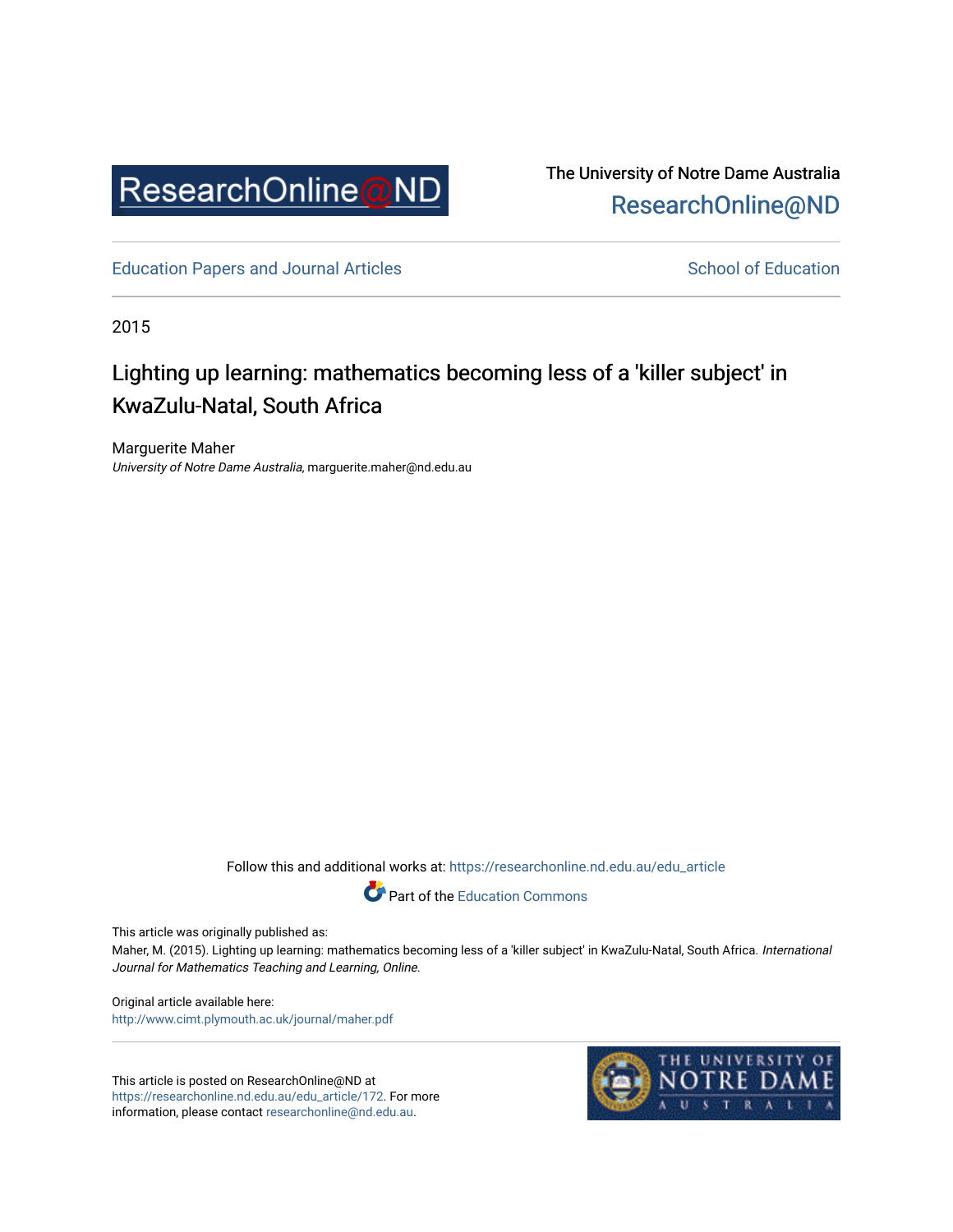## **This article was originally published:**

Maher, Marguerite. (2015) Lighting up learning: Mathematics becoming less of a 'killer subject' in KwaZulu-Natal, South Africa. *International Journal for Mathematics Teaching and Learning*, Online.

**Available at:** <http://www.cimt.plymouth.ac.uk/journal/maher.pdf>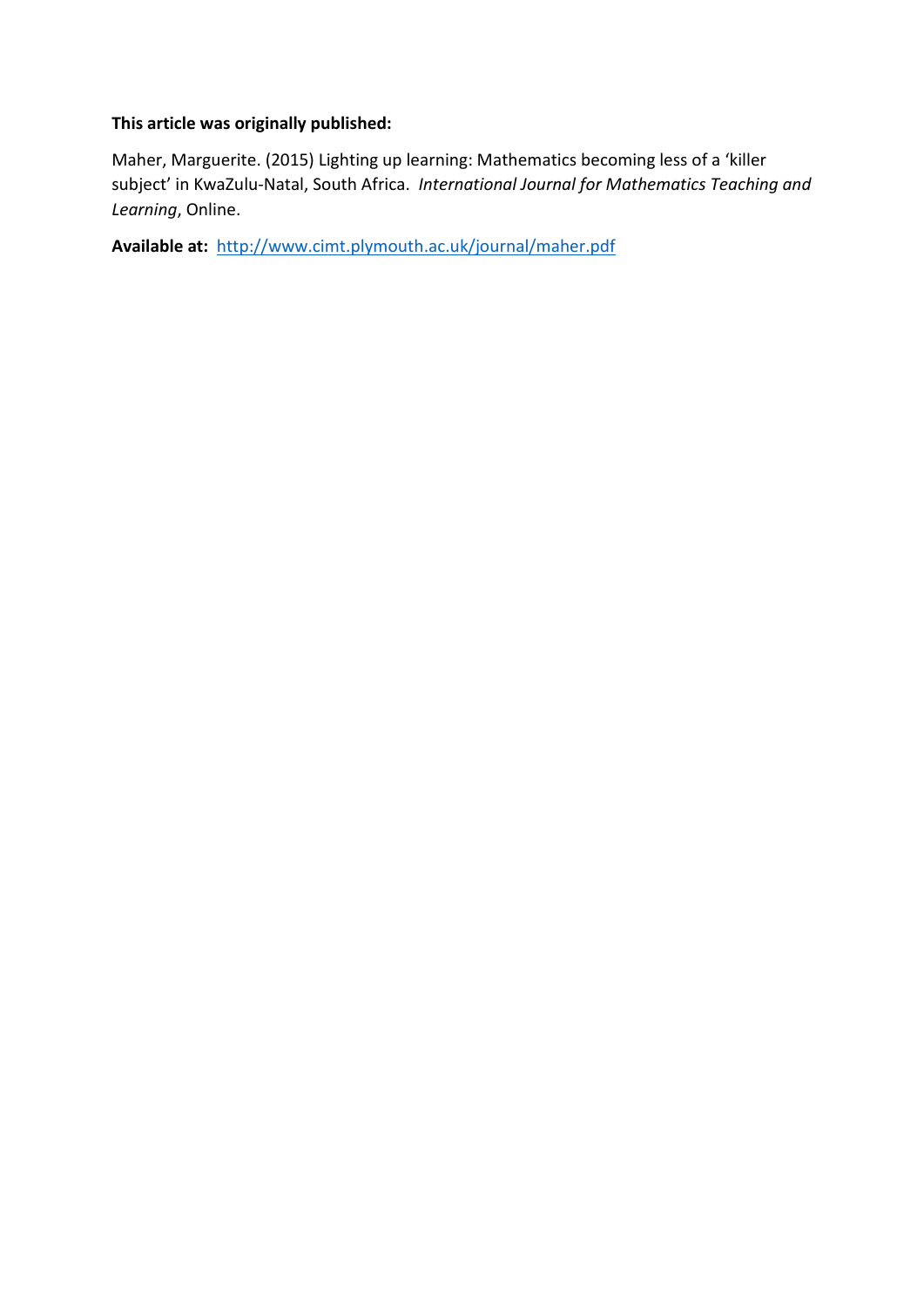### **Lighting up Learning: Mathematics becoming less of a 'Killer Subject'**

### **in KwaZulu-Natal, South Africa**

#### Marguerite Maher $1$

*School of Education, University Of Notre Dame Australia*

#### **Abstract**

This paper reports the findings of an evaluative study of an initiative, in its sixth year of implementation, enhancing the learning and teaching of mathematics in 20 disadvantaged secondary schools in KwaZulu-Natal (KZN), South Africa, twenty years after democracy. Findings highlight the importance of initial and ongoing professional development for under-qualified teachers. Support and strategies that have enhanced the achievement in mathematics of learners in these still underresourced schools, are described.

*Keywords: secondary mathematics, mathematics literacy, higher level mathematics curriculum, disadvantage, teacher professional development, peer tutors*

#### **Introduction**

**.** 

This paper first describes the context, including the transition to democracy, of the current study, the socio-historical moment in which it took place in KwaZulu-Natal, South Africa. It shines a light on the continuing disparity in educational provision still evident in 2014, a legacy of apartheid. Thereafter, changes to curriculum are considered with particular focus on the mathematics curriculum noting drivers for these changes and implications for learners.

The paper then provides a description of a mathematics initiative undertaken in a partnership between one advantaged school in Pietermaritzburg, KwaZulu, and 20 disadvantaged schools in the rural areas and those schools servicing learners who live in informal settlements surrounding the city. The research aims, the research design and methodology are provided, followed by a discussion of the findings.

### **Context of the current study**

### *From past: education under colonialism and apartheid…*

For 342 years under colonialism and apartheid, before the advent of democracy in South Africa, the majority of the South African population experienced exclusion in political, economic and educational arenas. In the years following the election of the Nationalist Government in 1948, the divisions between the various population groups became set in the concrete of government legislation (Behr, 1988). During the apartheid era people were classified as either Black, Coloured (mixed race), Indian, or White. The use of these words does not denote any desire to perpetuate such divisions, but they are useful in the consideration of historical events, the legacy of apartheid, and progress towards a democratic, equitable, non-racial society.

Inequities in education abounded. The pre-democratic regime effected the systematic privileging of White learners in most educational areas. They were afforded more opportunities; physical resources were superior, as was the quality of curriculum content and teaching.

Funding for schools was racially based: in 1994, just before the first truly democratic elections, government per capita funding for Black college and school children was about R1600 (in South African rands) per year. In contrast, White learners received funding of R4772 per year. The consequence of this was that a far lower percentage of Black learners enjoyed academic success. Out of every 1000 Black learners who started Grade 1 in 1982, four hundred completed Grade 10, with

 $<sup>1</sup>$  Marguerite Maher is Professor and Dean of Education at the University Of Notre Dame Australia. Her</sup> research interests include cross-cultural education, inclusive education, and mathematics education. [marguerite.maher@nd.edu.au](mailto:marguerite.maher@nd.edu.au)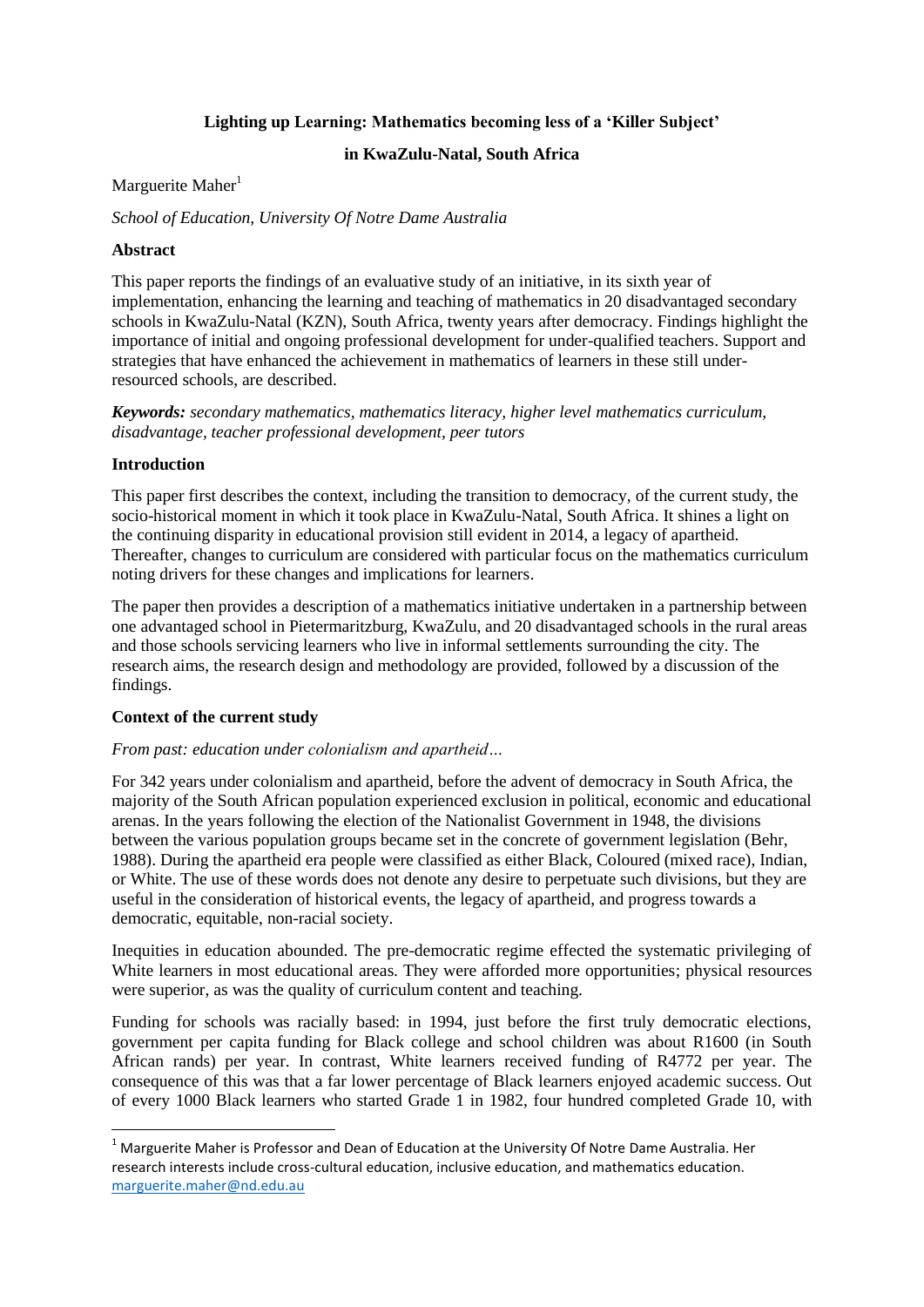Grade 12 being the year learners sat the matriculation exit examination. By comparison, of 1000 White learners who started Grade 1 in 1982, all except 80 made it to Grade 10. (South African Institute of Race Relations, 1996). It should be remembered that not all Black learners started school if they were living in rural or remote schools.

In Black schools at the time of the advent of democracy, teacher beliefs linked to Fundamental Pedagogies (FP) which had been the dominant theoretical discourse in South African education. It had been pervasive in teacher education thus dominating the education of most Black teachers (Penny, 1988). FP, overcrowded classrooms, and insufficient resources coupled with the dominant oral tradition of African culture meant that in practice extensive use was made by teachers of chanting, referred to by them as the choral method. This is the practice where the teacher provides the information to be learnt in short sentences or phrases which are repeated by the whole class, chanting the words until they can be repeated verbatim. Berry (2006) points out that inquiry learning is unlikely "to occur in classrooms where recitations are the norm and where the teacher and classroom texts are considered to hold the key to knowledge" (p. 500). The choral method tended to lead to one type of learning only seated in a transmission theory of education.

In South Africa, under apartheid, to effect the implementation of its differentiated philosophy, there was a convoluted arrangement of 19 different departments of education which ran parallel to one another, divided on racial grounds and inequitably funded (Behr, 1988; Donald, 1993). The result was many drop-outs, push-outs, unschooled, illiterate, and unskilled youth (Csapo, 1996). While White education was free and of superior quality, Black education was worse than in many developing countries, and was not free. "Buildings were derelict, 30% had no electricity, 25% no water, 50% no sanitation and one third of the teachers were unqualified" (Sparks, 2003, p. 220). After the release of Mandela in 1990, when the initial faltering steps were being taken towards the first democratic elections in 1994, Hartshorne (1992) described the typical picture of neglect in many rural and township settings:

All over the country there are dilapidated buildings, crowded classrooms, rudimentary school furniture, broken windows, leaking roofs, a lack of adequate sanitation facilities, blackboards and cupboards–all of which contribute to both teachers and pupils feeling that what they are doing is not regarded as important. (p. 54)

With the advent of democracy the hope was that such descriptions would come to be of historical interest only, but in 2014 many rural, previously Black, schools were still in this state of disrepair. In 1994, student : teacher ratios in rural areas at times exceeded 100 : 1 often because of the shortage of classrooms. This has not changed in all instances. In many of the schools involved in the Khanyisa programme in 2014, the focus of the current study, the year Grade 8, 9 and 10 classes often had around 80 learners.

### *To present: post-apartheid education*

The first free and fair elections in South Africa took place in 1994 with the ANC becoming the ruling party. Major reconstructing followed: schools were racially integrated by law, although many Black schools remained Black. The 19 different departments of Education were restructured to have nine provincial departments of education and one national department. The national education department saw its primary role as that of attempting to promote equity with the reprioritisation of resource allocation across and between provinces. Despite initial efforts, in 1997 it was reported that "more than half a million children in KZN of school-going age are not attending school" (Jessop, 1997, p. 5).

The reconstruction of education immediately provoked different anomalies, contradictions, and tensions. For example, the new Minister of Education, Sibusiso Benghu, in an attempt to overcome the problem of unskilled teachers in Black schools, implemented a scheme whereby skilled teachers were forced to transfer to schools in poorer regions or face retrenchment. Many preferred to take the retrenchment package and start another career. The result was that the chronic shortage of skilled teachers worsened (Sparks, 2003).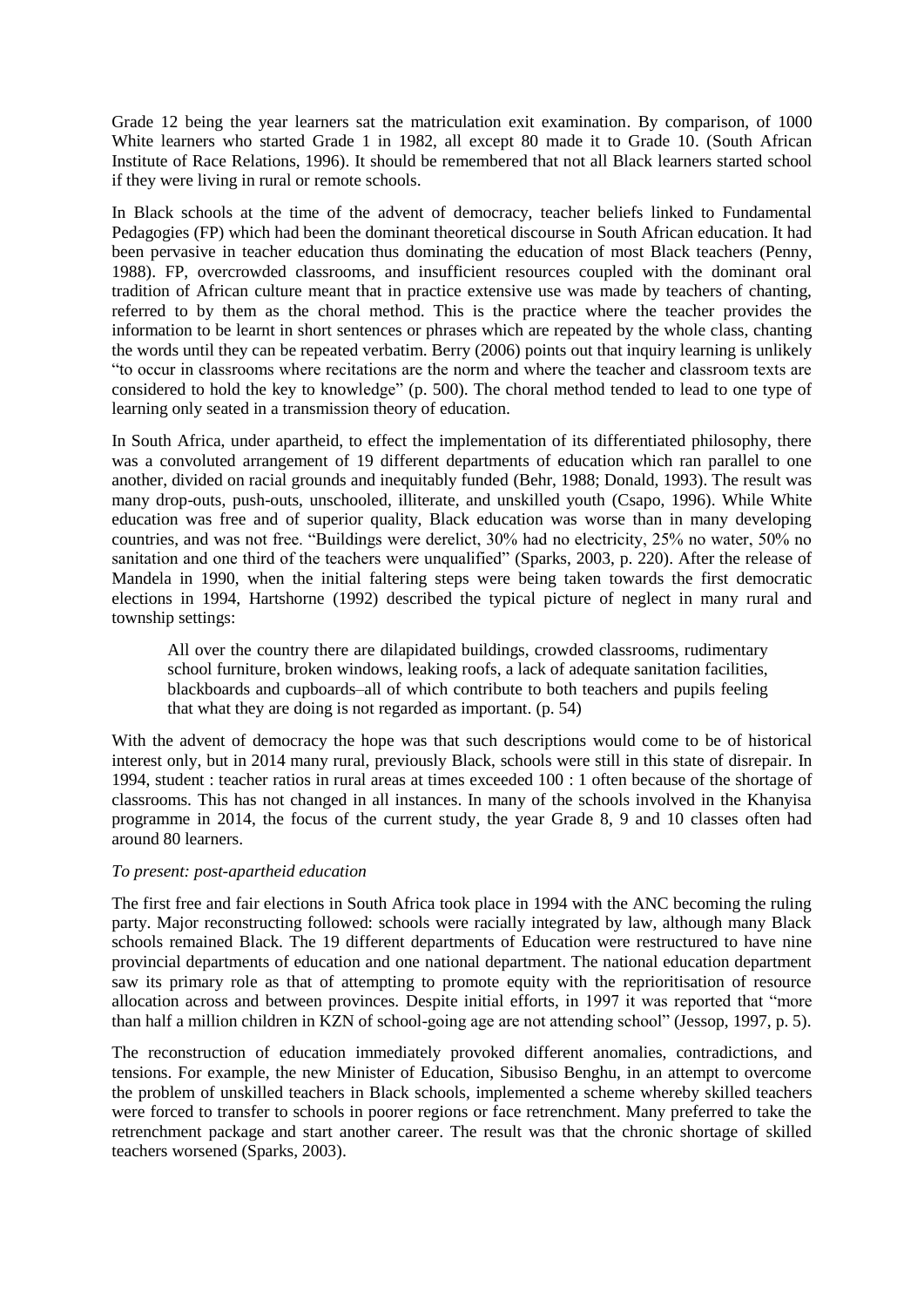Many teachers found the paradigm shift to the post-apartheid Grade 1-9 curriculum very challenging (Nakabugo & Sieborger, 2001) as there was insufficient training to see it satisfactorily implemented. Despite pressure from an increasingly disenchanted population, the ANC was unable to provide free education for all as they had promised pre-election. Instead, in 1996, they promised a ten-year phasein of free and compulsory education, with those learners starting school that year as the first to be exempt from fees (Pape, 1998).

Inequities in teacher quality persisted, with teachers in previously White schools having superior training and qualifications while many teachers at previously Black schools are still under-qualified. With specific reference to mathematics teachers, Parker noted in 2010 that one fifth of Grade 10-12 mathematics teachers are professionally unqualified and of the 80% that are qualified, only 21% have studied at university level. Quality, well-qualified, competent teachers play a pivotal role in enhancing outcomes for learners in their classes (Parker, 2010).

There were other challenges as well. The World Bank's *World Development Report 2006* highlights not only disparities related to race but to gender as well. The report contrasts, statistically, the outlook of two children born on the same day in the Cape Province in 2000.

Nthabiseng is black, born to a poor family in a rural area … Her mother had no formal schooling. Pieter is white, born to a wealthy family in Cape Town. His mother completed college education at the nearby prestigious Stellenbosch University. (World Bank, 2006, p.1)

The report continues: " … Pieter can expect to complete 12 years of formal schooling, Nthabiseng less than 1 year" (World Bank, 2006, p.1). Skovsmose (2012) points out that each person's "foreground … the possibilities, tendencies, propensities, obstructions, barriers, hindrances et cetera, which his or her context provides for a person" (p.1) is not necessarily a determinant of actual experience, as the actual experience will be determined as well by the person's interpretation of these possibilities and challenges. In the current study, this was at the forefront of the minds of those responsible for its conceptualisation and its development in practice. Teachers and learners would need to be empowered to rise above the obstructions, barriers and hindrances described by Skovsmouse (2012).

In South Africa, as recently as 2012, statistics show that in relation to mathematics, "when race is intersected with gender, major differences are found" (Vithal, 2012b, p. 5) between Black females and other female candidates in the mathematics matriculation examination. There the pass rate for Black females was only 25% of the pass rate of their White counterparts (Vithal, 2012b). Gender was found to be a relevant and pervasive theme in the data gathered in the current study.

Another factor pertinent to the current study relates to violence. Ten years after democracy a study on the prevalence and impact of violence (Zulu, Urbani, van der Merwe, & van der Walt, 2004), utilised a random sample of 288 learners, drawn from a possible 14,400 in 15 high schools in the KwaMashu area of KZN. Some of the findings were that:

- "76% of respondents had witnessed a physical attack on a fellow learner
- 38% had witnessed such attacks on an educator
- 64% of learners bring weapons to school
- 60% of respondents' parents or guardians were unemployed" (Zulu et al., 2004, p. 172).

These authors contend that overcrowding and overage learners contribute to the culture of violence, as do poverty and the lack of parental support for academic endeavours. They maintain that a positive culture of teaching and learning, epitomised by "a spirit of dedication and commitment" to school which is achieved through cohesion in school management and teacher input, positive personal characteristics of learners, supportive factors in the family life of learners, "were, sadly, absent in the case of the 15 schools investigated in this project" (Zulu et al., 2004, p. 174). They conclude, therefore, that violence with its various causes, is a key impediment to a culture of learning and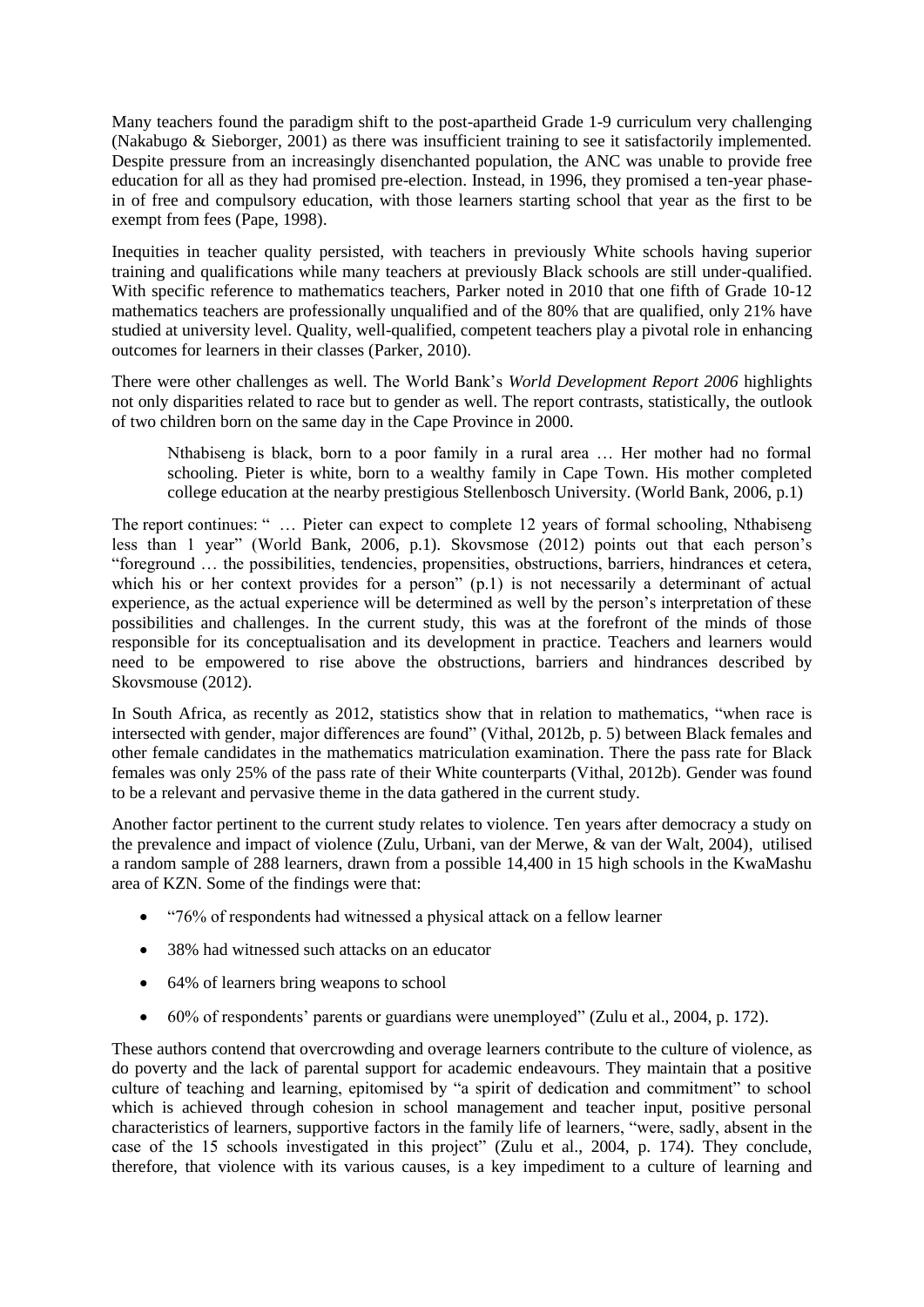teaching, leading to teachers losing control and feeling fearful. By 2012 there was a more optimistic view that South Africa could consider itself "a post-conflict society still healing from its apartheid wounds" (Vithal, 2012a, p. 1), however participants in the current study, undertaken in 2014, still mention violence and fear as important factors.

### *Curriculum changes*

A priority for the newly elected government in 1994, and it remains so today, was to maintain high standards in the previously advantaged schools and to bring the previously-disadvantaged up to that level. Every effort was made not to allow all education to level out at the lower levels experienced in previously disadvantaged Black schools.

Enormous changes were effected. The ideal with the implementation of Outcomes Based Education (OBE) in the form of *Curriculum 2005* (Department of Education, 1997) was that by 2005 there would be a curriculum in place that would emancipate the majority of learners who had not been wellserved in the past. It was posited that by introducing OBE "doors of opportunity may be opened for people whose academic or career paths have (previously) been blocked" (Van Wyk & Mothata, 1998, p. 4). Soon after the implementation of OBE in 1997, however, problems became evident. Jansen (1998) noted that there were some perplexing contradictions in the documentation and "[t]he language of OBE and its associated structures [were] simply too complex and inaccessible for most teachers to give these policies meaning through their classroom practice" (Jansen, 1998, p. 323). Varying interpretations were prevalent for such crucial assessment terms as formative assessment, summative assessment, and continuous assessment in the Department of Education (1998) policy on assessment, causing further confusion for teachers.

In summary, OBE was not able to be successfully implemented (Chrisholm & Wildeman, 2013) and it was officially abandoned in 2010, replaced with the Curriculum Assessment Policy Statements (CAPS).

CAPS is not a new curriculum, but an amendment to the National Curriculum Statement (NCS) Grades R-12, so that the curriculum is more accessible to teachers. Every subject in each grade will have a single, comprehensive and concise Curriculum and Assessment Policy Statement (CAPS) that will provide details on what content teachers ought to teach and assess on a grade-by-grade and subject–by-subject basis (College of Education, 2012, e-newsletter).

It led further, to teachers feeling insecure and in overload because of the many curriculum changes (Fullan, 2003).

### *Mathematics curriculum within a democratising society*

Given that South Africa is a new democracy and not yet a consolidated democracy, with ongoing inequities as discussed above, it is imperative to acknowledge the extremely important role that mathematics education plays as related to "political, power and identity issues" (Aguilar & Zavaleta, 2012). There are two meanings at least associated with the term *mathematics education*: firstly, it comprises a field of research and, secondly, it refers to the practice of teaching leading to learning of mathematics (De Mattos & Batarce, 2010). It is contended that no longer should research focus solely on mathematical content and learner to teacher relationships as the field of research, which has dominated in the past (Paris & Valero, 2012); the wider implications of the role of mathematics education in empowerment and promotion of a liberal democracy are important too (Gutiérrez, 2010). Mathematics education can be a key means of fighting poverty (Lubisi, 2008), however, as noted by Vithal (2012a) achievement in mathematics is often the gateway

to jobs and further or higher education studies in a range of areas, from the natural and physical sciences to economics and technology … but also functions as a gatekeeper for the many who fail to learn and perform at the requisite levels or are failed by the education system. (p.3)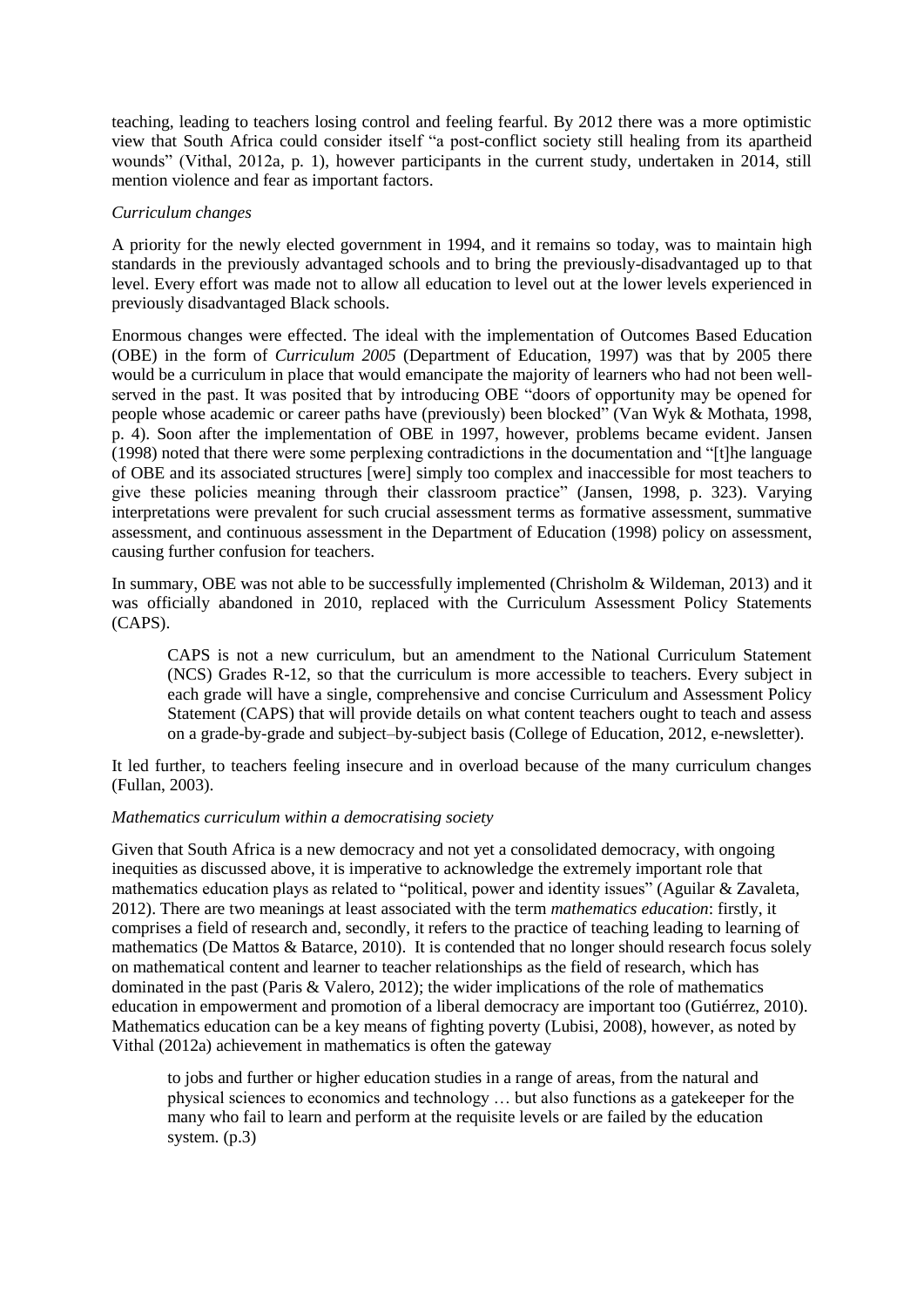As South Africa has moved from the exploitation of Blacks under apartheid towards being a liberal democracy where the rights of minority groups are protected, it is important that the new inclusive capitalist economy does not, through poor mathematics education, come to exclude those previously exploited (Bauman, 2004). This was a consistent theme among all participants in the current study who saw it as a motivation for the initiative and related to the outcomes for learner participants.

### *Mathematics curriculum in South Africa*

There are two main drivers influencing the mathematics curriculum in South Africa. The first relates to the previously discussed "post-apartheid challenge for greater equity and social justice, … and to entrench and deepen democratic life" (Vithal, 2012b, p. 4). The second relates to the imperative for South Africa to be able to function effectively in a globalised economy (Vithal, 2012b). One significant change over and above the move from OBE to CAPS, was a change to the mathematics curriculum which saw the introduction in 2008 of *mathematics literacy* to meet the needs of learners entering secondary school with low levels of numeracy. Higher level mathematics, as opposed to mathematics literacy, leads to science, engineering and technology studies at tertiary level. The aims of the mathematics literacy curriculum are to promote the ability of learners to think quantitatively, to think spatially, and to use these skills in real life situations such as dealing with information in tables, graphs, diagrams and in text (Department of Education, 2003).

With the implementation of CAPS in 2010, the divide between mathematics and mathematics literacy became more entrenched, with the higher level mathematics curriculum including elements not previously found in the OBE curriculum such as Euclidian geometry and probability. Many of the under- or unqualified teaches in under-resourced schools had never studied these aspects during their own schooling nor during their teacher training. Following international trends, as depicted by Fowler and Poetter (2004), what occurred in South Africa was a mass migration of learners from mathematics to mathematics literacy. Of half a million learners sitting the matriculation each year, in 2008 there were 300,000 enrolled in the higher level mathematics; by 2011 this had decreased by 25 per cent (Department of Basic Education, 2011).

### **The Khanyisa initiative – lighting up learning**

With the background sketched, the paper now moves to a description of the Khanyisa (lighting up learning) initiative.

Khanyisa started in 2009 when a White teacher at a well-resourced previously White, but now racially integrated, school, referred to henceforth as School X, who was also a leader in mathematics education in South Africa, secured funding to support the initial conceptualisation of the project. A motivator for her was the scale of continuing need in under-resourced schools in the area where she had been teaching for many years, waiting year on year for hoped-for improvements as envisaged with the demise of apartheid. This Khanyisa Project Co-ordinator knew the Superintendent-General of Education in KZN, who at one stage had been in her Mathematics Methods class at the University. He was very keen that she and her school should help teachers in the wider KZN context. They decided the most effective way for a single person to make an impact was to work with teachers for a protracted time providing in-service professional development over two years. The Superintendent-General oversaw the invitation of 20 mathematics teachers to join the initiative from 20 rural, underresourced, previously Black schools that still have 100 per cent Black enrolment. These teachers are referred to henceforth as the Khanyisa teachers. School X worked on a nine-day timetable so the 20 Khanyisa teachers came once every nine days from their rural schools and spent the day undertaking professional development with the Project Coordinator at School X. In the intervening eight days, Khanyisa teachers went back to their home schools and implemented the pedagogy and content that had been the focus of the professional development day. On return to School X, nine days later, they could collaboratively discuss challenges they had experienced and devise strategies to overcome them before moving to the next content area.

By the end of the first year, Khanyisa teachers were showing enormous commitment to the programme but noted that the greatest challenge they had was the extremes in capacity amongst the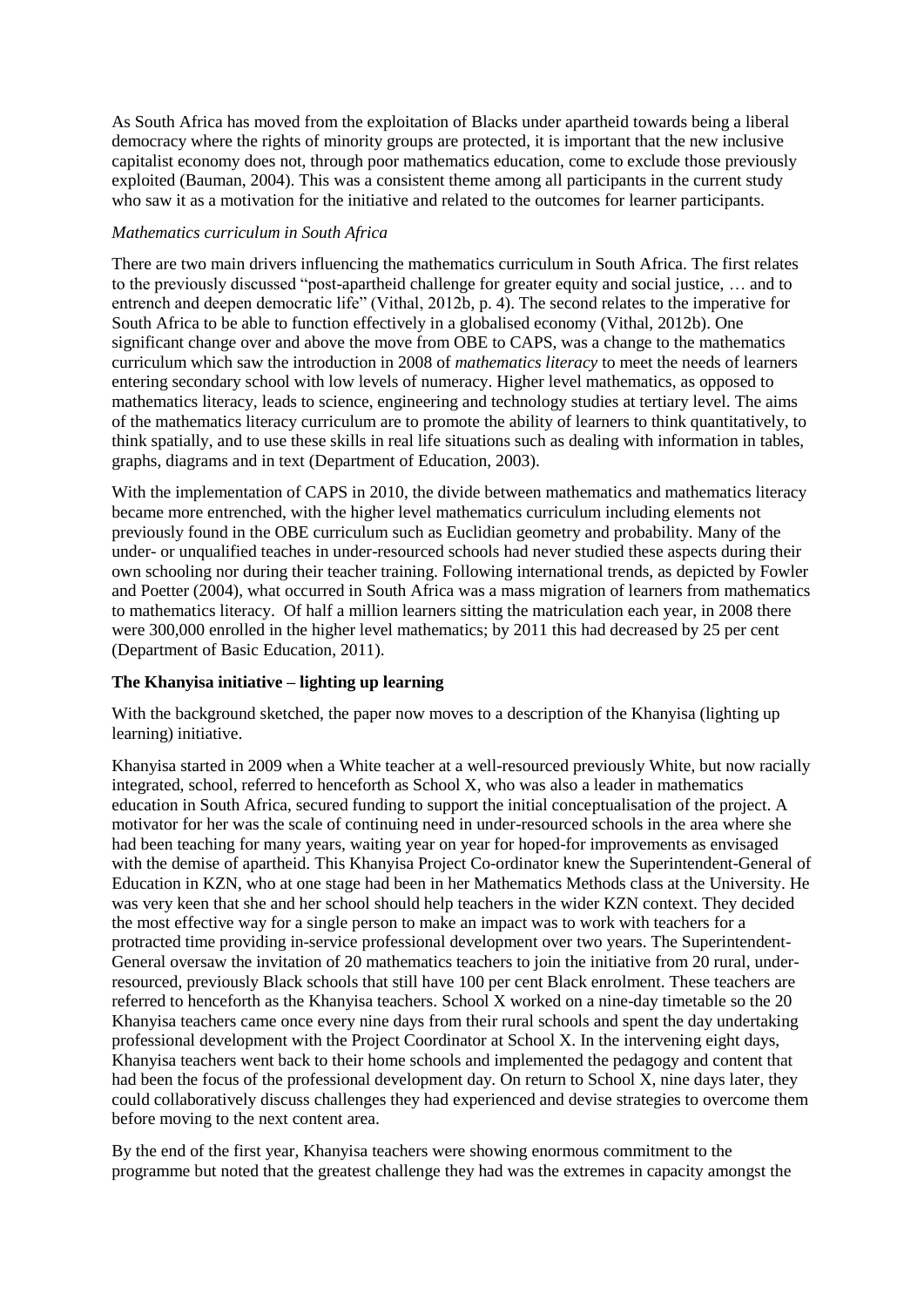learners in their classes, which at times numbered over 80. They felt they were not providing sufficient support for learners with the greatest potential, their main focus being on increasing the pass rate of weaker learners. Khanyisa teachers pleaded for these stronger learners in their schools to be given the opportunity to come to School X on Saturday mornings for additional tuition with the Project Coordinator. She therefore secured further funding to pay for eight to ten learners from each Khanyisa school to travel to School X on Saturdays twice a term in 2010. They were all year 12 learners and were provided with taxi money, there being no public transport from the informal settlements where most of them lived. Also, they were provided with food as most of these learners live in poverty and it could not be assumed that they would have eaten. Those learners recorded improvements in their mathematics grades but the Project Coordinator realised that learners would show greater gains if they were to undertake the additional Saturday tuition over two years.

Having piloted this model in 2009 and 2010, there have been two further intakes of Khanyisa learners on Saturdays at School X; the intake each time since the first iteration has been Year 11 learners who have then attended Saturday tuition for two years – their Year 11 and Year 12 years. Two full cycles of the two-year model have been completed running in 2011 and 2012, and again in 2013 and 2014.

The project team deemed it timely to have external evaluation of the Khanyisa programme. The methodology and the findings are summarised in this paper.

#### **Methodology**

The Project Coordinator commissioned an evaluation of the Khanyisa Programme in the second half of 2014, when the current enrolment of learners were just about to write their matriculation examination. The aims of the current study were two-fold. The first aim was to ascertain what aspects of the Khanyisa Programme were considered to be working well and should definitely not be changed.The second was to ascertain to what extent participants thought that improvements could be made and what these might look like.

The present research was a qualitative study in the paradigm of interpretivism "which takes the position that social and cultural phenomena emerge from the ways in which the actors in a setting construct meaning" (Schensul, 2012, p.75-76). Such research can uncover the implicit meaning, from one or more perspectives, in a particular circumstance. In the current study the "purpose [was] to understand the world or experience of another" (Ary, Jacobs, Sorensen, & Walker, 2014).

This was an evaluative study and evaluation embeds the notion of judgement, whether one is referring to the subjective assessments people make informally during the course of their everyday lives, or whether one is referring to formal evaluation, such as specific inquiry. Cohen, Manion and Morrison (2011) note key features of evaluation: "answering specific, given questions; gathering information; making judgements and taking decisions" (p.50). These authors note that educational evaluation is important in that it provides validation for improvements in educational policies and practices. In the current research, validation of practice and participants' experience provided a platform for decisionmaking in the schools where the research took place and in the wider context as well.

#### *Participants*

Overall there were 25 participants drawn from all stakeholder groups. These comprised Khanyisa learners (*n* = 18) noted as KL1 to KL18 in transcripts, Khanyisa teachers (*n* = 2) KT1 and KT2, peer tutors ( $n = 2$ ) PT1 and PT2, School X facilitator ( $n = 1$ ) KF1, Project Co-ordinator and facilitator ( $n = 1$ ) 1) PC, and a past peer tutor  $(n = 1)$  PPT.

#### *Methods*

Data were gathered utilising four methods: group interviews, individual interviews, observation, and monitoring of the support offered via Facebook. Of the 25 participants, 18 Khanyisa learners and two peer tutors took part in group interviews. The five adults took part in individual interviews. Additionally, the researcher observed Khanyisa teaching sessions to get a sense of pedagogy and the role played by the peer tutors. The social media Khanyisa Facebook page was also monitored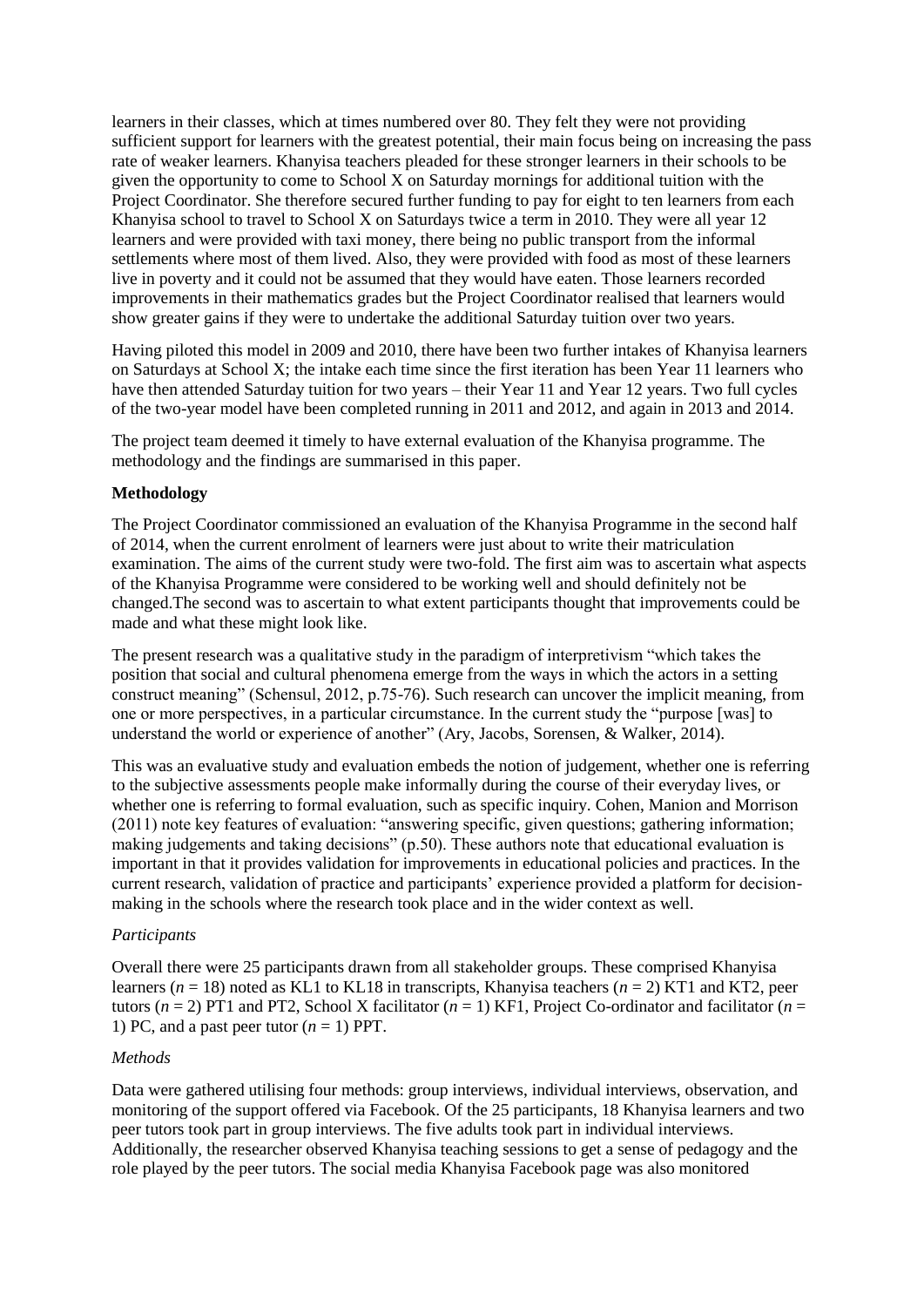### *Data analysis*

Twelve group and individual interviews were transcribed. A thematic analysis was then undertaken for each question from the interviews. The unit of text analysis was the sentence. Each sentence was written in full. Alongside it the analyst wrote their interpretation of what the text said followed by a categorisation of what the text was about. The final part of the analysis was the generation of a theme that captured the essence of the text. Five themes that emerged are reported next in the findings and discussion section of this paper.

### **Findings and discussion**

Findings are discussed in five themes that emerged from the data. These are a) empowerment through mathematics; b) ongoing inequities in under-resourced schools; c) gender issues and ongoing violence in KZN in 2014; d) outcomes of the Khanyisa initiative; and e) key elements leading to the successes in the Khanyisa initiative. Fairly extensive use is made of direct quotes, which are representative comments typical of those made by participants. This is deliberate as it fits with the underpinning principles of the current study which was to give voice to participants and to gain an understanding from their perspective of the Khanyisa programme. Additionally, it provides the reader with good insight into the level of English the Khanyisa learners have developed. For many of them English is their second, third or fourth language.

### *a) Empowerment through mathematics*

Having learners attend for the expanded timeframe of two years has seen their mathematics grades increase in some cases from around 30 per cent to over 80 per cent.

To get accurate statistical data on individual Khanyisa learners to compare pre- and post-intervention grades would, as explained by the Project Coordinator, "need expertise not currently available in the Education department. We have found that in their region, students get distinction in history and life orientation, but now these learners are starting to get distinctions in mathematics" (PC Transcript 10). It was interesting to get participants' views on mathematics.

KL3: That first day. Eish! It was like I was feeling very honoured that I was coming to Khanyisa for free to attend the killer subject mathematics … and to attend for free. (Transcript 1)

This reference to the *killer subject* was made several times by all participant groups, just the terminology differed somewhat. For the learners, the term *killer subject* captures well the difficulty they experience with mathematics as reflected in poor results, but also, poignantly, the end consequence if they do not do well in mathematics – a future killed off. The peer tutors referred to mathematics as the *problem subject* while facilitator and the Khanyisa teachers referred to it as the *gateway subject* as mathematics is indeed the gateway to further higher education study for all learners in South Africa as highlighted by Vithal (2012a, 2012b). It is in mathematics that many KZN high schools struggle to find qualified, dedicated, and expert teachers according to Parker (2010). This continues as shown in the current study.

Of the 150 Khanyisa learners in this third iteration of the Khanyisa programme, all were confident of achieving a good grade for mathematics, many expecting to achieve in the distinction range (80%+). Learners articulated how grateful they were that they had wider career options since their mathematics grades had improved. KL5, for example, had applied to study medicine or physiotherapy at the University of KwaZulu-Natal in 2015 and had just heard that she had won a scholarship to support her studies. She lives in an informal settlement on the outskirts of Pietermaritzburg where there is no power (electricity) or organised sanitation.

### *b) Ongoing inequities in under-resourced schools*

In under-resourced schools it was still common to have classes of 100 learners in one class as noted by Sparks (2003). It should be recognised that this is not following the move in some countries to utilise variable spaces to enhance pedagogy. In those instances four or so classes are placed together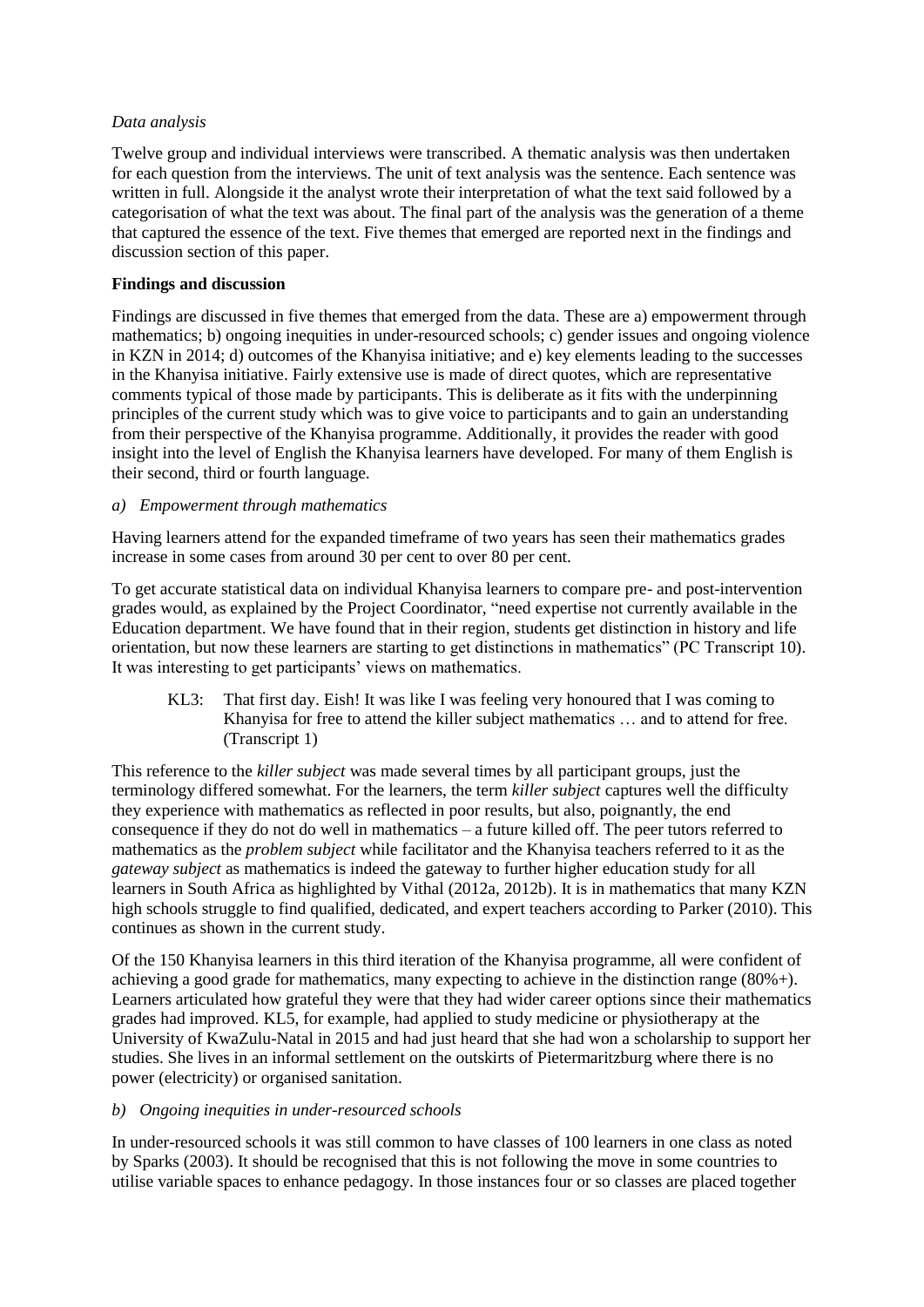at times but the space comprises the space of four classrooms and there are four teachers, planning together and team teaching in these large venues with break-out spaces. In KZN at the time of current study, a classroom built to accommodate 40 students would likely have 80 crammed in, so that it was impossible for the teacher to move about the room and work individually with learners, or ever to get to the back of the classroom to see what learners were doing. Resources taken for granted in advantaged schools were not available in the under-resourced schools as explained by KT2:

KT2: We still have the big classes. We have sometimes more than 80 kids. We do not have the whiteboard and the overhead projector. We do not have even the photocopying machine that works so that we cannot provide even the handouts for the learners. If the machine gets fixed, then we have no more ink. It is frustrating. So, then we are chained to the text book. Like now. Now we want to go through the old exam papers, the old trials papers. To do this we have to write it up on the chalkboard. This is such a waste of time. It is not possible even to do the graphs. It would take all lesson to get the graphs drawn up on the chalkboard. Teachers are tired at the end of the week.

This teacher went on to reinforce the findings of Fullan (2003) as she described the overload that teachers experienced when there are education changes brought into effect and if there is no buy-in from those at the grassroots level, it is fraught. She talked about the huge administrative load that OBE had required of teachers and that this was now gone, replaced with CAPS and who knows what next year.

Additionally, the disparity in qualifications was still prevalent as underscored in an interchange between the researcher and KT1:

- R: How did you get involved in Khanyisa?
- KT1: I was part of the first Khanyisa group of 20 teachers. I was selected. I don't know how we were selected. I was attending in 2009. I was appointed as a maths teacher at school.
- R: When you were first appointed, had you been teaching maths before?
- KT1: Eish! No. I had done, a little bit, the maths at training college, but my maths knowledge, aibo! (disparaging exclamation) it was not good.
- R: How were you feeling about coming to the Khanyisa sessions?
- KT1: Scared. But I was empty. Because with maths, I am telling you, I was scared even to go to the class because I could not understand some of the chapters. Ja. So then I was involved here. We came every nine days. So we were going according to the syllabus. If we say we are going to each THIS, then (Project Coordinator) is teaching us THIS so we can teach the children.

### *c) Gender and ongoing violence*

In the following exchange it should be noted that KL5 is a girl. In a group interview, discussion relating to the KZN context was enlightening:

- KL5: In this project, so I was a little bit nervous. I had my expectations and I was wondered if it would help me and if I would be able to hear the teachers clearly, because at my school my teacher Mr …. I sometimes find it hard to hear what he is saying and I struggle to understand when I don't hear everything.
- R: Why don't you hear everything?
- KL5: There are some learners who do not want to do well and they just want to talk, and Mr ... he asks them to keep quiet but they do not listen.
- R: And are you the only one who is bothered by the talking?
- KL5: No, there are quite a few who, uh... wish they would keep quiet. We want to do well.
- R: And can *you* tell the learners who are talking to keep quiet?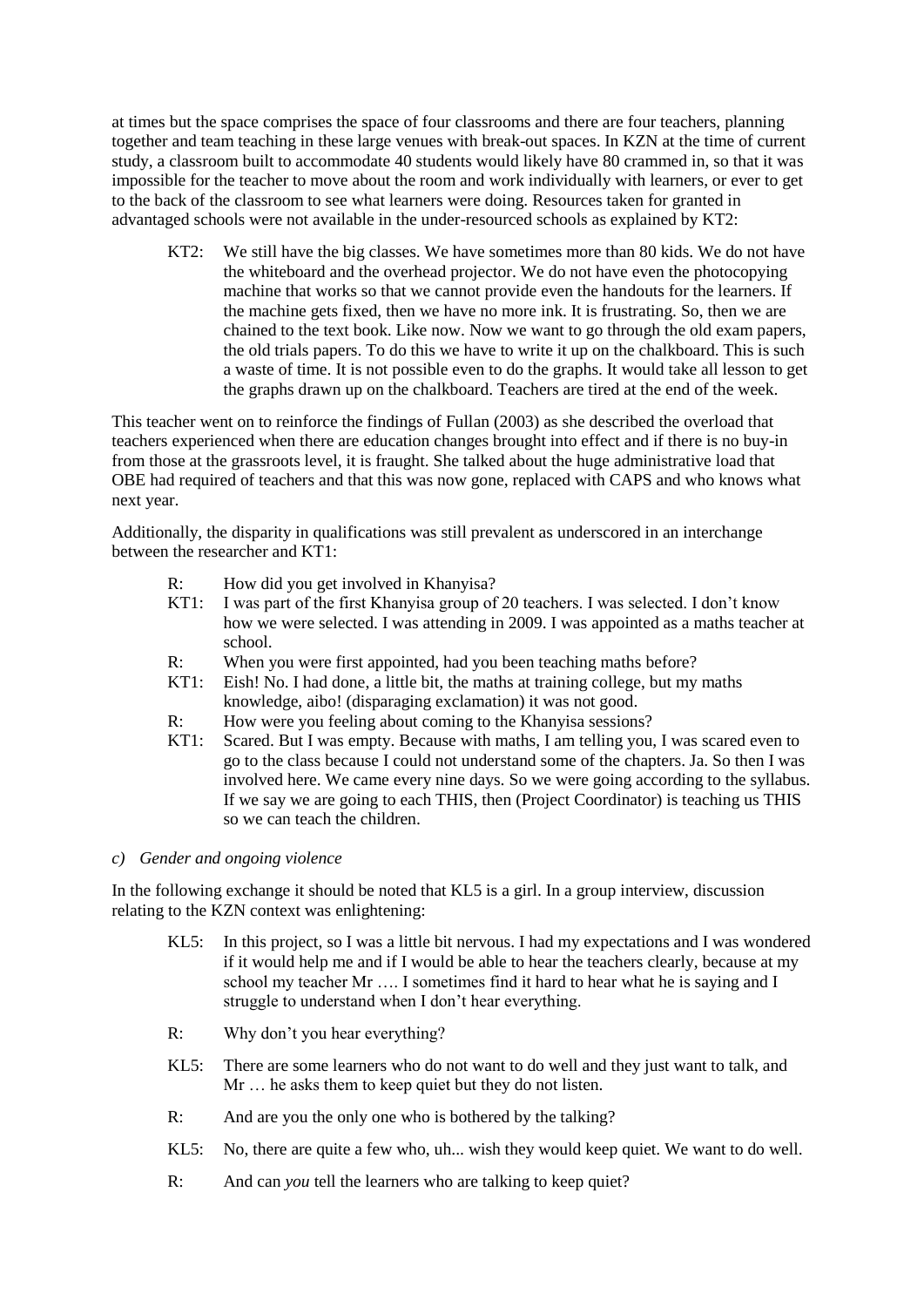- KL5: No, it is the boys. I am frightened. Those boys, they are powerful. In my culture the females, we do not tell men what to do.
- R: What might those boys do?
- KL5: They can hit us, they can kill us.
- R: And can you hear the teachers when you come to Khanyisa?
- All: Yes (general laughter)/ here we all want to work and do well/ it is good. (Transcript 2)

This exchange reinforces the lack of control that teachers can experience if learners have little respect for them. Ten years later, this description echoes the findings of the Zulu et al. (2004) findings regarding violence, discussed earlier. Furthermore, this conversation highlights again the cultural differences and poignantly shines a light for those outside their reality on the fear that Zulu girls and women live with on a daily basis, their progress affected by growing up and living in a situation where violence is a reality and which is male dominated. These girls, the female Khanyisa learners, had avoided becoming a statistic as noted in the World Bank (2006) report. Their journey had not paralleled that of Nthabiseng (World Bank, 2006, p.1). Girls acknowledged that it was largely Khanyisa that had really broadened their horizons to the point where they were thinking beyond hoping to become a domestic worker, to being able to consider university study.

### *d) Outcomes from the Khanysia initiative*

There are number of significant successes of the Khanyisa initiative identified in the current study. These include: the improvement in learners' mathematics grades'; increased self-efficacy leading to improvements in other subjects as learners began to believe in their capacity and powered through when the going was tough in other subjects; improved English which assisted with their other subjects; and the ripple effect of Khanyisa learners and teachers assisting learners beyond those attending the revision sessions at School X. Some of these are captured in the following exchanges:

- KL18: At first I was scared because at my school we are taught by the Black teacher and at Khanyisa we are taught by the White teacher and I was afraid to be taught by the English White teacher. They would only speak English and my teachers at my school, they talk a lot in isiZulu.
- R: And how did you find it with all the teaching in English with a White teacher?
- KL18: I am now better at mathematics and I can even help the other learners at my school. And it is good that it is all in English, because my English was bad and that was in the way of my learning with the text books in English. And now, eish, now my English is much better also. Not just my mathematics (laughter, general agreement). (Transcript 6)

In another interview with learners the scale of assistance they offered to peers became apparent:

- KL7: I am enjoying maths, now I am getting 90%; before I was getting 30 and now 90.
- KL9: I was getting 40, 50 per cent, but now it is much better, it is much better to share. I am the highest in my class, in distinction (80%+), so I also am helping my friends at school.
- R: So you are teaching the other learners in your school what you have learned here at Khanyisa?
- KL9: Ja, so I will get a distinction, but I am helping the others also to do better.
- R: What has been the most beneficial aspect for you in regards to Khanyisa?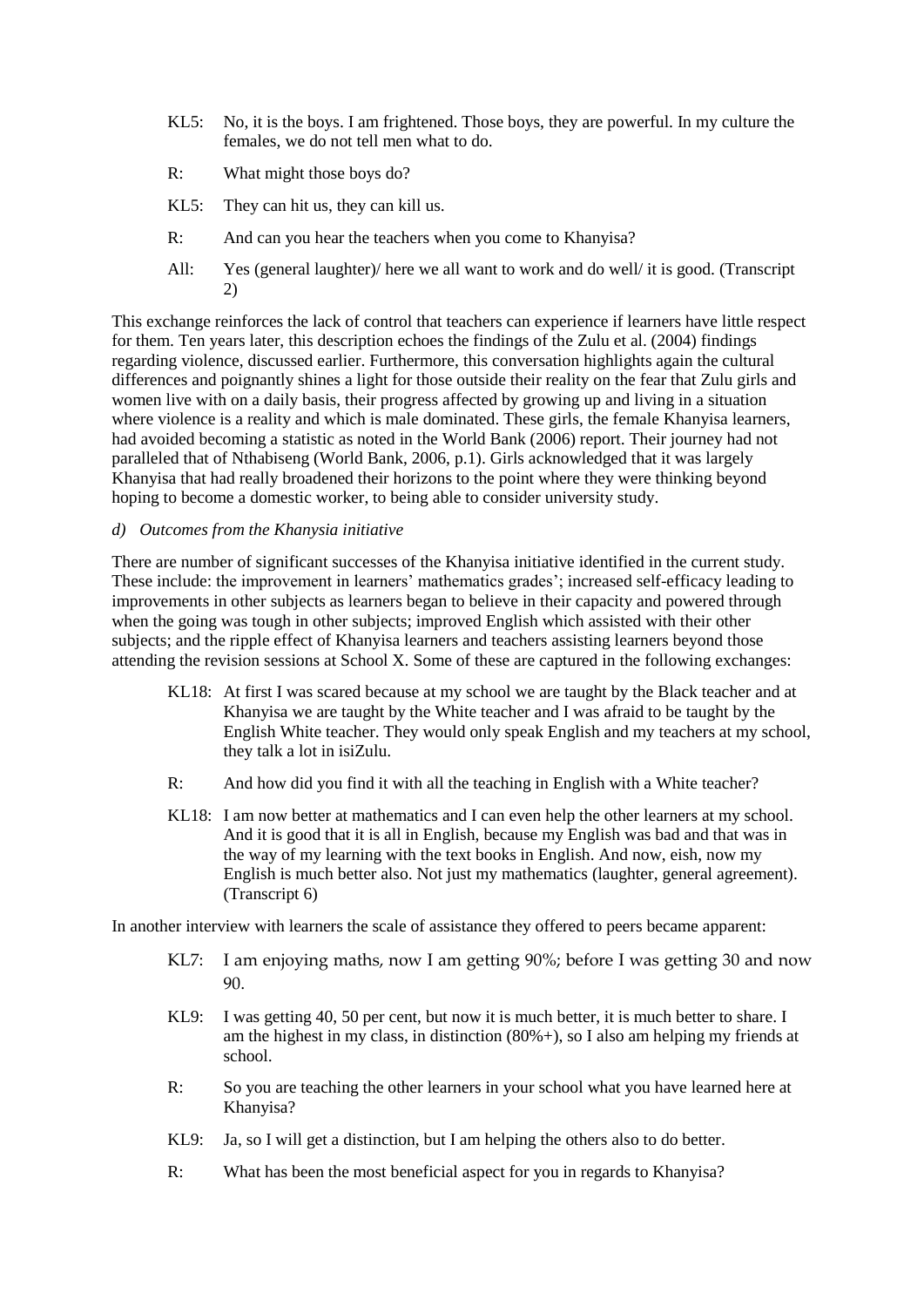KL9: So, it is that I can learn, but teach too. Because I am teaching the other learners at my school, um, they can understand sometimes, but then some do not understand. So, then I must start again and think to find another way to say it. And I think it is the teaching that has made me to understand even better and I am so happy that I will do well, but it makes me more happy even that I can help some other people who did not come to Khanyisa. (Transcript 3)

The Khanyisa teachers are also providing assistance beyond to learners in their own classes, often on Saturdays which impacts on their ability to attend the ongoing Khanyisa sessions on Saturdays:

- R: What has been most significant benefit to you?
- KT1: Khanyisa has developed me ever more. Sometimes if they are clever, the kids go ahead in the textbook and I used to think, what will I do? They will ask me something that I do not know the answer. Now, ja, now I am relaxed because there is every part of the syllabus that I know. And this year I have two A learners, they will get an A (distinction of  $80+%$ ) I think. They got very good marks now with the trials (preliminary trial examination). And I can tell you it is not because of me. It is because of Khanyisa.
- R: But it is because of you as well?
- KT1: Yes, but it is because of Khanyisa, now I am very clear in maths. It was like I never learnt the maths. I could not make the change to OBE now to the CAPS. I did not know the new parts of the syllabus because I never learnt it. But now I know every bit of it. And I help other learners from other schools. I have a group of matric learners who come from ..... schools (other schools in the area) and I help them, because I am just proud now to be a maths teacher. I am very proud. (Transcript 7)
- *e) Contributors to successes in the Khanyisa initiative*

The Khanyisa programme has led to the improvement in Khanyisa learners' mathematics results thereby broadening their scope for further study and employment. Three factors contributed to this improvement: firstly, the learners are provided with a number of teaching sessions over two years by some of the most successful School X teachers; secondly, they are offered one-on-one peer support from top academic Grade 11 and 12 learners from School X; and thirdly, teachers from the underresourced schools also attend as professional development the teaching sessions on the same Saturdays so that when teachers and learners return to their home school from Monday to Friday, they are all covering the same content in the same way. These elements all played a role, although the teaching sessions were noted by all participant groups as the most significant factor.

The success of the Khanyisa programme, which is also its vulnerability, is in large part due to the unprecedented commitment of experienced teachers at School X who have the dedication to make a contribution beyond the boys in their school and to commit to the disadvantaged in KZN as well.

The unlooked-for advance has been the pupil-driven peer tutor scheme. Because of competing demands on their time, there were insufficient Khanyisa teachers attending the Saturday sessions to provide the one-on-one assistance that 150 or so learners needed. Originally, in the design of the programme, to augment the teaching provided by the Project Coordinator, Khanyisa teachers were to provide one-on-one assistance to learners but this did not eventuate. To meet this need, School X boys committed to fulfil this role as peer tutors. It appears that the benefit for these peer tutors is that they feel that they are making a small difference as expressed in this exchange:

- R: What is your role in the Khanyisa programme?
- PT2: I am the head peer tutor at Khanyisa. What I basically do is I have to make sure that we have a group of peer tutors who largely consist of Grade 12s at the moment because we take in a two-year group for Khanyisa and this year, the group that came in last year when they were doing Grade 11, is doing matric. So we need people who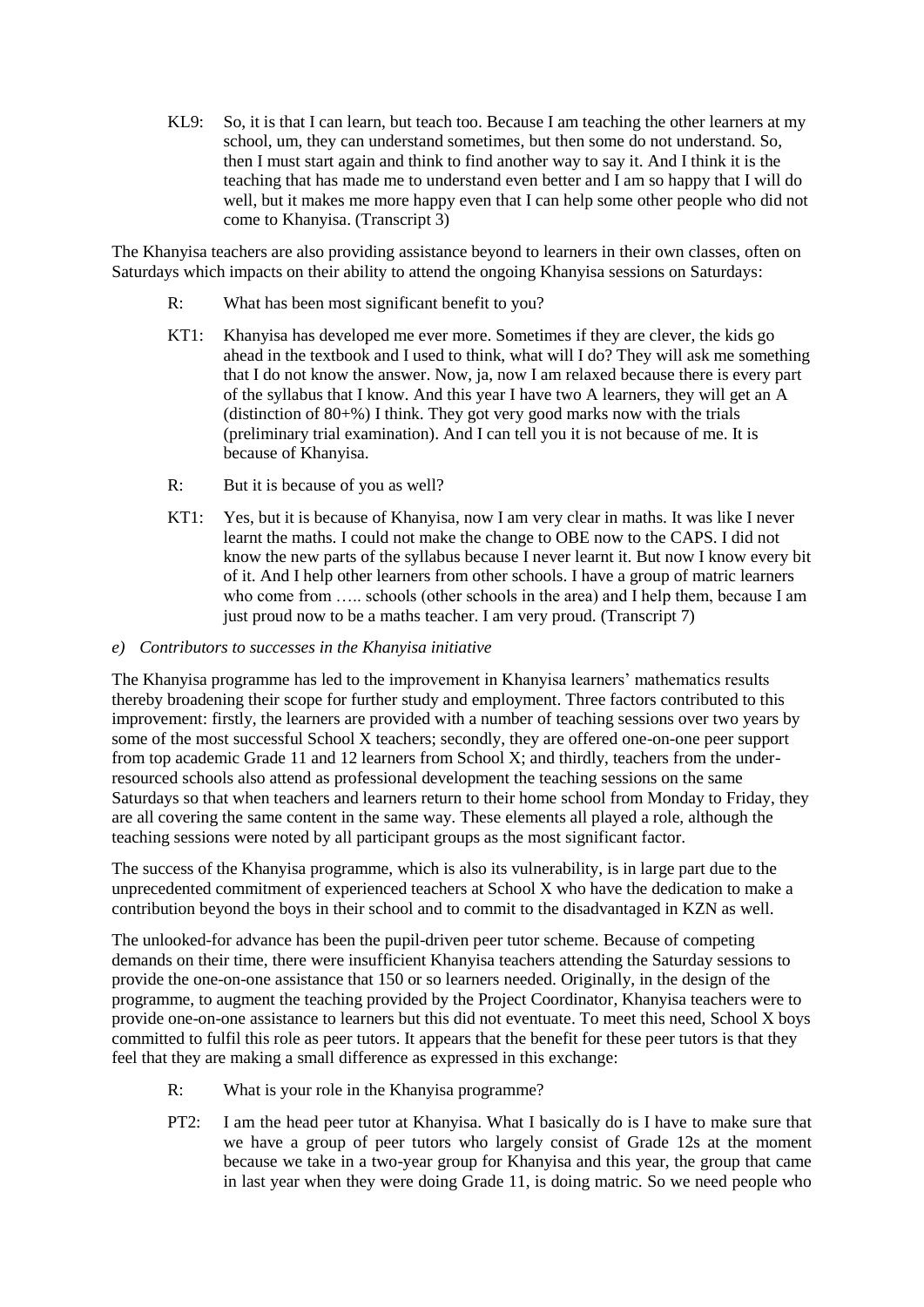can help them in matric work. So I facilitate that whole part there. We also help out on Facebook because we have a Facebook group. We can also help out people on that page there because um people come for the Saturday sessions and sometimes they might be doing revision when we are not there to help them with that. So we can help them through that Facebook group if they post their problem. So that is basically my role, as well as being a peer tutor on Saturdays.

- R: That is a huge commitment on your part.
- PT2: It is a huge commitment, but for me, it is something that I am really passionate about.

#### **Conclusion**

The reasons for inequities in learning outcomes between learners from well-resourced and underresourced schools in South Africa is well documented (Fowler & Poetter, 2004; Parker, 2010; Vithal, 2012a, 2012b; Zulu et al., 2004). The Khanyis project is one example of the enormous commitment on the part of many in South Africa to play a positive role in addressing these inequities. The evaluative study discussed in this paper, found two vulnerabilities to the programme. These are:

- i. The funders have not made a long-term commitment to the programme. Strong relationships have been built between School X and the 20 Khanyisa schools. Participants and organisers of the Khanyisa Programme wait year on year for confirmation of funding and would feel more secure if the funders were to make a long-term commitment to the Khanyisa Programme to provide assurance of its continuation, development and expansion.
- ii. The organisers, facilitators and "behind the scenes" crew all fulfil their roles over and above a comprehensive teaching role at School X. It is therefore reliant on their goodwill and ongoing commitment.

This study found positives far outweighed the negatives of the Khanyisa Programme. Khanyisa teachers, the peer tutors and the Khanyisa learners all noted the benefits to them. Key elements leading to the success of the programme are as follows:

- i. The funders of the Khanyisa Programme have a clear vision and they place trust in the Khanyisa team. This has allowed the design of the programme to develop and respond to the drivers that have become apparent along the way, without burdensome bureaucracy getting in the way.
- ii. School X has supported the programme by providing the venue for the teaching sessions on Saturdays and for bearing concomitant expenses such as electricity.
- iii. The Project Coordinator is tireless as she heads up such a successful programme through a clear vision, inspirational leadership and being an example to all in her own commitment to the regular teaching sessions.
- iv. The Khanyisa facilitators are selfless in giving of their time to undertake the planning, organisation of resources and teaching of the Saturday sessions in addition to their comprehensive teaching loads as School X teachers.
- v. The Khanyisa team have such relationships with the students in School X such that they inspire young people to commit to the peer-tutor scheme that has been set up and run on the initiative of the School X boys.
- vi. The School X boys give selflessly of their time on Saturdays to fulfil the role of peer-tutor and be part of the programme, making a vital contribution to the success of the programme
- vii. The head peer-tutor, who ensures that there are sufficient tutors each Saturday, displays admirable leadership and dedication.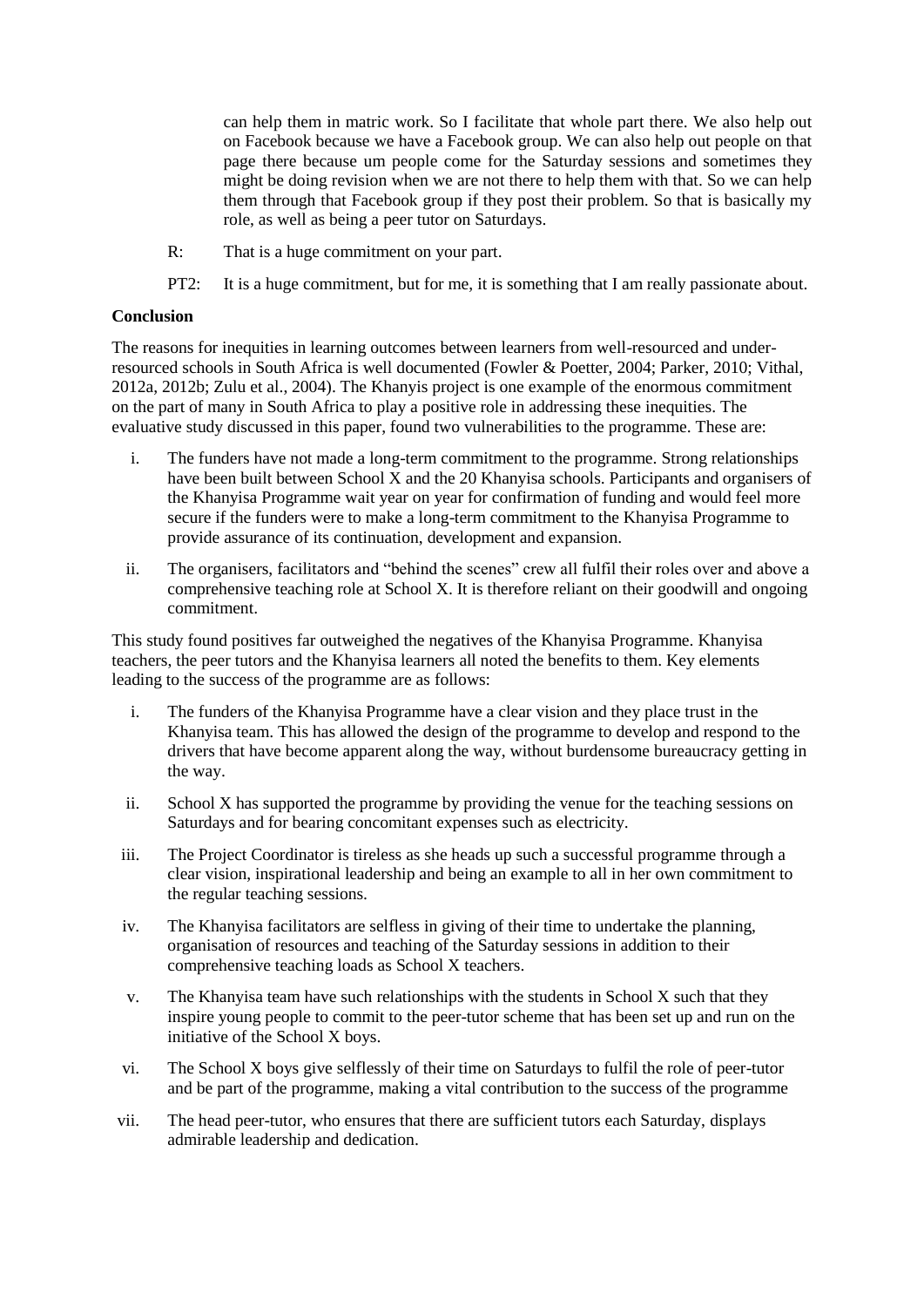viii. The "behind the scenes" team, made up of School X staff and boys, organise the food packs which all Khanysia learners mentioned with gratitude.

Recommendations are as follows:

- The KwaZulu-Natal Education department should work in collaboration with initiatives such as the Khanyisa Programme and use it as a model for enhancing the mathematics outcomes of a greater number of learners in under-resourced schools.
- ii. Funders of Khanyisa should, if possible, make a longer term commitment to the programme such that it becomes sustainable and potentially expanded.
- iii. Further research should be undertaken to strengthen the findings of this initial evaluative study and elaborate on them. Examples of foci for further research could be aspects such as:
	- investigating the reasons why Khanyisa teachers are unable to attend Saturday sessions and perhaps consider ways of overcoming those obstacles;
	- investigating the perspective of the peer tutors on how they see tutoring as supporting their own learning, what gains they have made, and what positives they have experienced through their involvement in the Khanyisa programme; and
	- whether mobile technologies could be more explicitly utilised to further support Khanyisa learners.

It is fitting to conclude this paper with a quote from the Khanyisa Facebook page. It captures the huge impact the programme has had on past Khanyisa learners. It demonstrates the camaraderie that exists between past and current Khanyisa learners, and it shows the ripple effect that will potentially emanate as Khanyisa learners complete their university study, become leaders in their field and in turn support the next generation of Khanyisa learners.

Facebook posting:

Although I was enjoying getting those R30s and lunch sets in 2012 but I didn't forget about my books to make sure I get to varsity and study for the career of my dream. I have realised how important the khanyisa programme is, since it helped me to be where I am today as I am getting closer and closer to obtaining my BCom degree from UKZN. I would like encourage those sponsors to continue enriching lives of the disadvantaged matriculants, and it's a good investment to our own economy and it's making a huge difference in people's lives. I really do not know how I can thank khanyisa for the difference it made in my life but in the possible future I never doubt that I'll be amongst those experts who will be sponsoring that programme to continue making a difference. Most importantly I'd like to wish all the best to matric class of 2014 for their final examinations, and you guys are very fortunate to have that opportunity so make something out of it and be successful

Regards: [name provided]

### **References**

- Aguilar, M.S., & Zavaleta, J.G.M. (2012). On the links between mathematics education and democracy: A literature review. *Pythagoras, 33*(2), 1-15. doi: 10.4102/pythagoras.v33i2.164
- Ary, D., Jacobs, L. C., Sorensen, C., & Walker, D. A. (2014). *Introduction to research in education* (9th ed.). Wadsworth, CA: Congage Learning.

Bauman, Z. (2004). *Identity: Conversations with Benedetto Vecchi.* Cambridge: Polity Press.

Behr, A. L. (1988). *Education in South Africa. Origins, issues and trends: 1652-1988*. Pretoria, South Africa: Academica.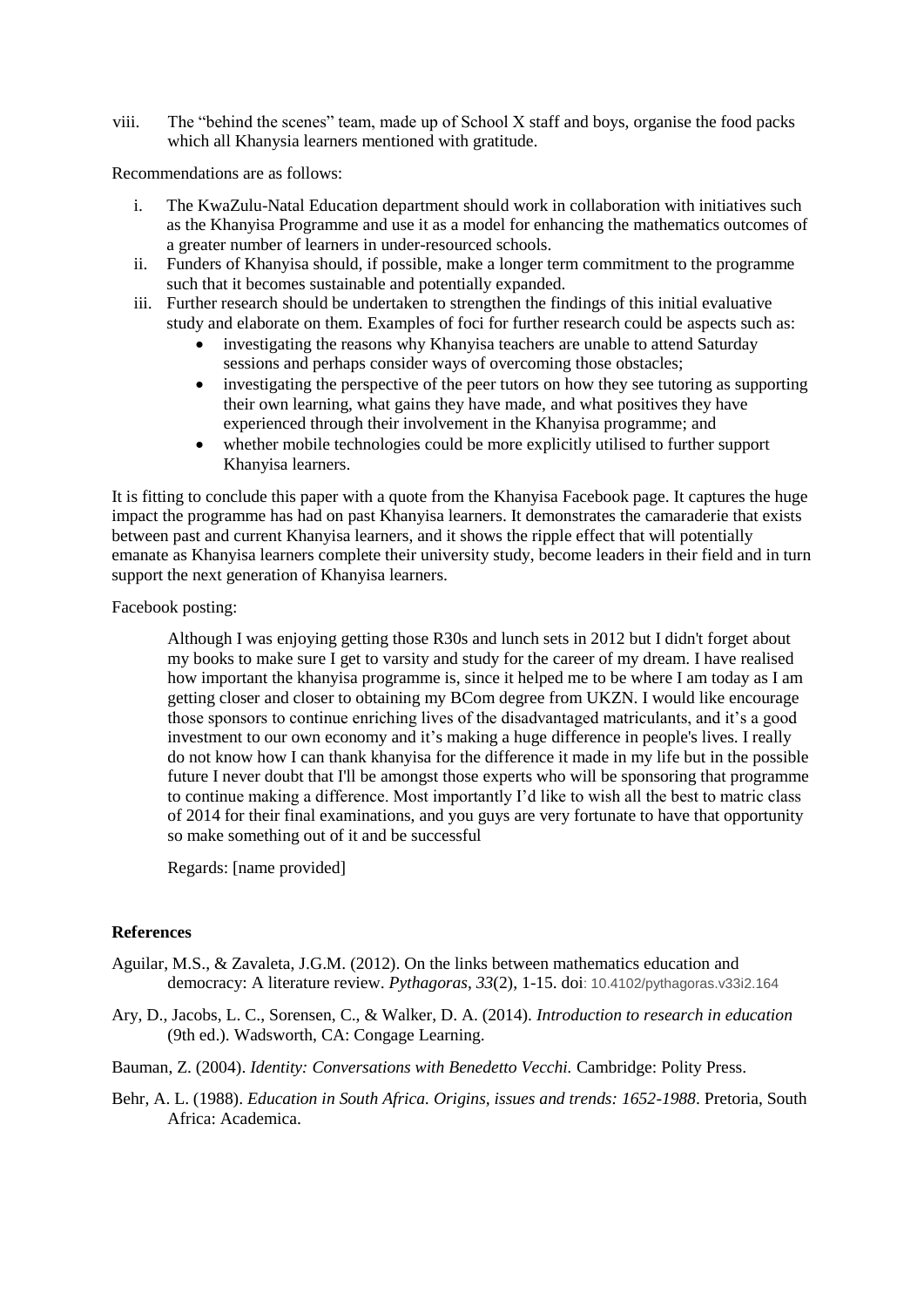- Berry, R. A. W. (2006). Inclusion, power, and community: Teachers and students interpret the language of community in an inclusion classroom. *American Educational Research Journal, 43*(3), 489-529.
- Chrisholm, L., & Wildeman, R. (2013). The politics of testing in South Africa. *Journal of Curriculum Studies, 4*(1), 89-100.
- Cohen, L., Manion, L., & Morrison, K. (2011). *Research methods in education* (7th ed.). New York: Routledge.
- College of Education. (2012). *The South African schools curriculum: from NCS to CAPS.* UNISA, South Africa. Retrieved from http://www.unisa.ac.za/cedu/news/index.php/2012/06/thesouth-african-schools-curriculum-from-ncs-to-caps/
- Csapo, M. (1996). Education for all in South Africa. In P. Engelbrecht, S. M. Kriegler & M. I. Booysen (Eds.), *Perspectives on learning difficulties. International concerns and South African realities*. Pretoria, South Africa: Van Schaik.
- De Mattos, A.C., & Batarce, M.S. (2010). Mathematics education and democracy. *ZDM: The International Journal on Mathematics Education, 42*(3/4), 281-289.
- Department of Basic Education. (2011). *Report on the Senior Certificate Examination 2011. Technical Report.* Pretoria: DBE.
- Department of Education. (2003). *National curriculum statements. Grades 10-12 (General). Mathematics literacy*. Pretoria, South Africa, Department of Education.
- Department of Education. (1998). *Assessment policy in the general education and training bands, grades R to 9 and ABET*. Pretoria, South Africa: Department of Education.
- Department of Education. (1997). *Curriculum 2005*. Pretoria, South Africa: Department of Education.
- Donald, D. (1993). Re-conceptualising the nature and extent of special education need in South Africa. *Perspectives in Education, 14*(2), 139-156.
- Fowler, F. C., & Poetter, T. S. (2004). Framing French Success in Elementary Mathematics: Policy, Curriculum, and Pedagogy. *Curriculum Inquiry 34*(3), 283-314.
- Fullan, M. G. (2003). Implementing change at the building level. In W. Owings & L. Kaplan (Eds.), *Best practices, best thinking, and emerging issues for school leadership* (pp. 31-36). Thousand Oaks, CA: Sage.
- Gutiérez, R. (2010). The sociopolitical turn in mathematics education. *Journal for Research in Mathematics Education, 41,* 4-32.
- Hartshorne, K. (1992). *Crisis and challenge: Black education 1910-1990*. Cape Town, South Africa: Oxford University Press.
- Jansen, J. D. (1998). Curriculum reform in South Africa: A critical analysis of outcomes-based education. *Cambridge Journal of Education, 28*(3), 321-331.
- Jessop, T. S. (1997). *Towards a grounded theory of teacher development: A study of the narratives of rural primary teachers in KwaZulu-Natal.* Unpublished PhD thesis from the University of Southampton, England.
- Lubisi, C. (2008, April). Mathematics education and the developmental state. Presentation at the symposium *Mathematics education, democracy and development: Challenges for the 21st Century* at the University of KwaZulu-Natal, Durban, South Africa.
- Nakabugo, M. G., & Sieborger, R. (2001). Curriculum reform and teaching in South Africa: Making a 'paradigm shift'? *International Journal of Educational Development, 21*(1), 53-60.